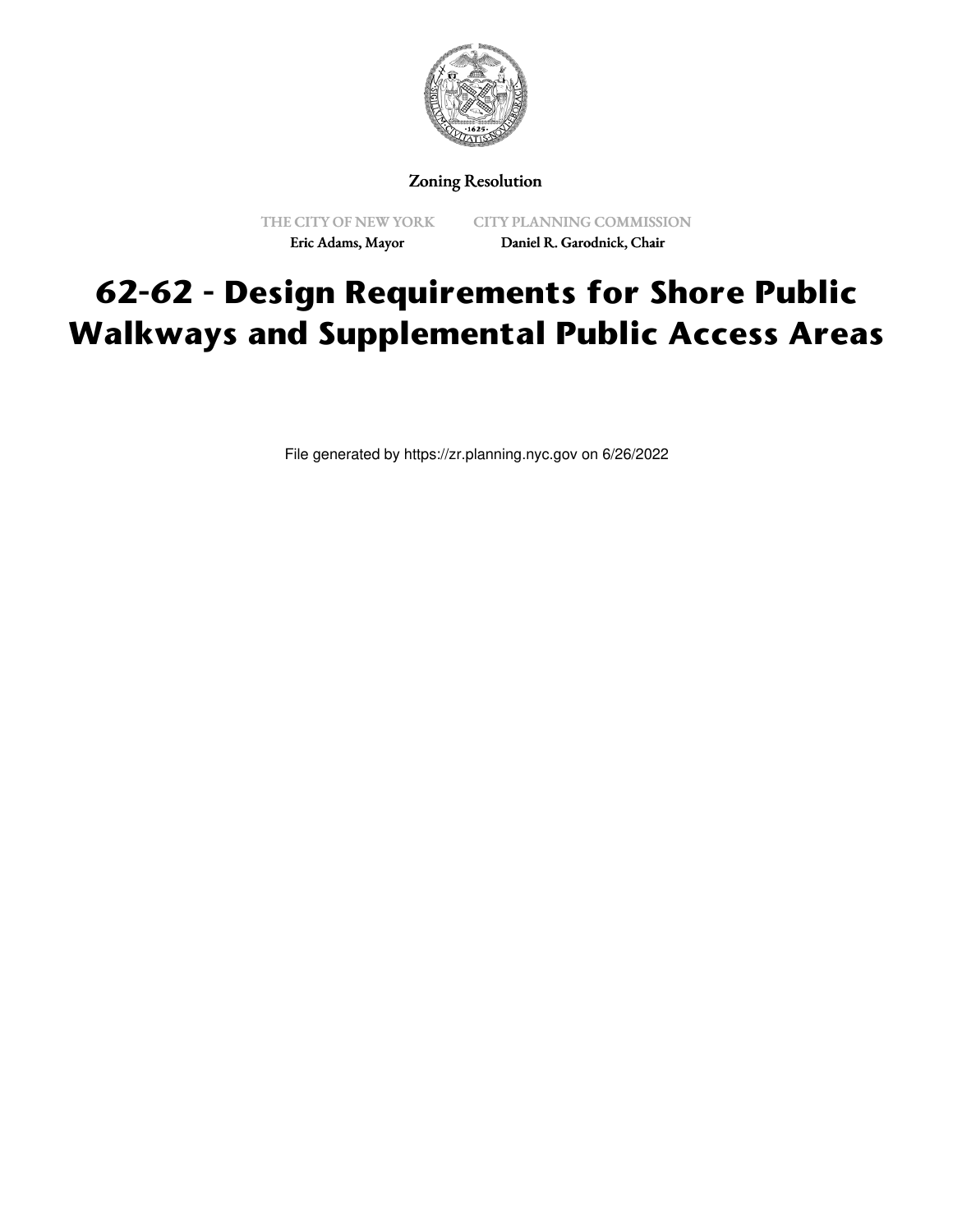## **62-62 - Design Requirements for Shore Public Walkways and Supplemental Public Access Areas**

LAST AMENDED 5/12/2021

The design requirements of this Section shall apply to #shore public walkways# and #supplemental public access areas#, except as modified by Section 62-57 (Requirements for Supplemental Public Access Areas).

- (a) Circulation and access
	- (1) In all districts, a #shore public walkway# shall provide a circulation path with a minimum clear width of 12 feet, except that in R3, R4, R5, C1, C2 and C3 Districts, and in C1 or C2 Districts mapped within R1 through R5 Districts, the minimum clear width shall be 10 feet.

Such path shall be located within 10 feet of the #shoreline# for at least 20 percent of the length of such #shoreline#, and the remainder of the path may be located anywhere within the #shore public walkway# or #supplemental public access area#. Secondary paths, when provided, shall be at least six feet wide. When two circulation paths are parallel to each other, they shall be connected by other paths or accessible lawn at intervals not to exceed 200 feet. In order to facilitate the future connection of pedestrian circulation paths, where a #shore public walkway# is on a #zoning lot# that is adjacent to a #zoning lot# without a #shore public walkway#, the portion of the circulation path that terminates at the common #zoning# #lot line# shall be located within 30 feet of the #shoreline#.

- (2) A #supplemental public access area# shall provide at least one circulation path with a minimum clear width of six feet that provides access throughout the #supplemental public access area#. This requirement may be met by a circulation path of the #shore public walkway# that traverses the #supplemental public access area#;
- (b) Seating

One linear foot of seating shall be provided for every 75 square feet of #shore public walkway# and #supplemental public access area#. Such seating may be located anywhere within such public access areas and shall comply with the standards of Section 62-652.

In addition, up to 25 percent of required seating may be located seaward of the #shore public walkway# and shall be subject to the provisions of Section 62-652, paragraph (h).

- (c) Planting
	- (1) Planting areas

An area equal to at least 35 percent of the area of the #shore public walkway# and #supplemental public access area# shall be planted.

In addition, the following conditions shall apply:

- (i) Where a #supplemental public access area# is greater than 1,875 square feet, at least 15 percent of the required planting area of the #shore public walkway# and #supplemental public access area#, combined, shall be provided as lawn;
- (ii) Up to 30 percent of the required planting area may be provided as #tidal wetland area# and shall be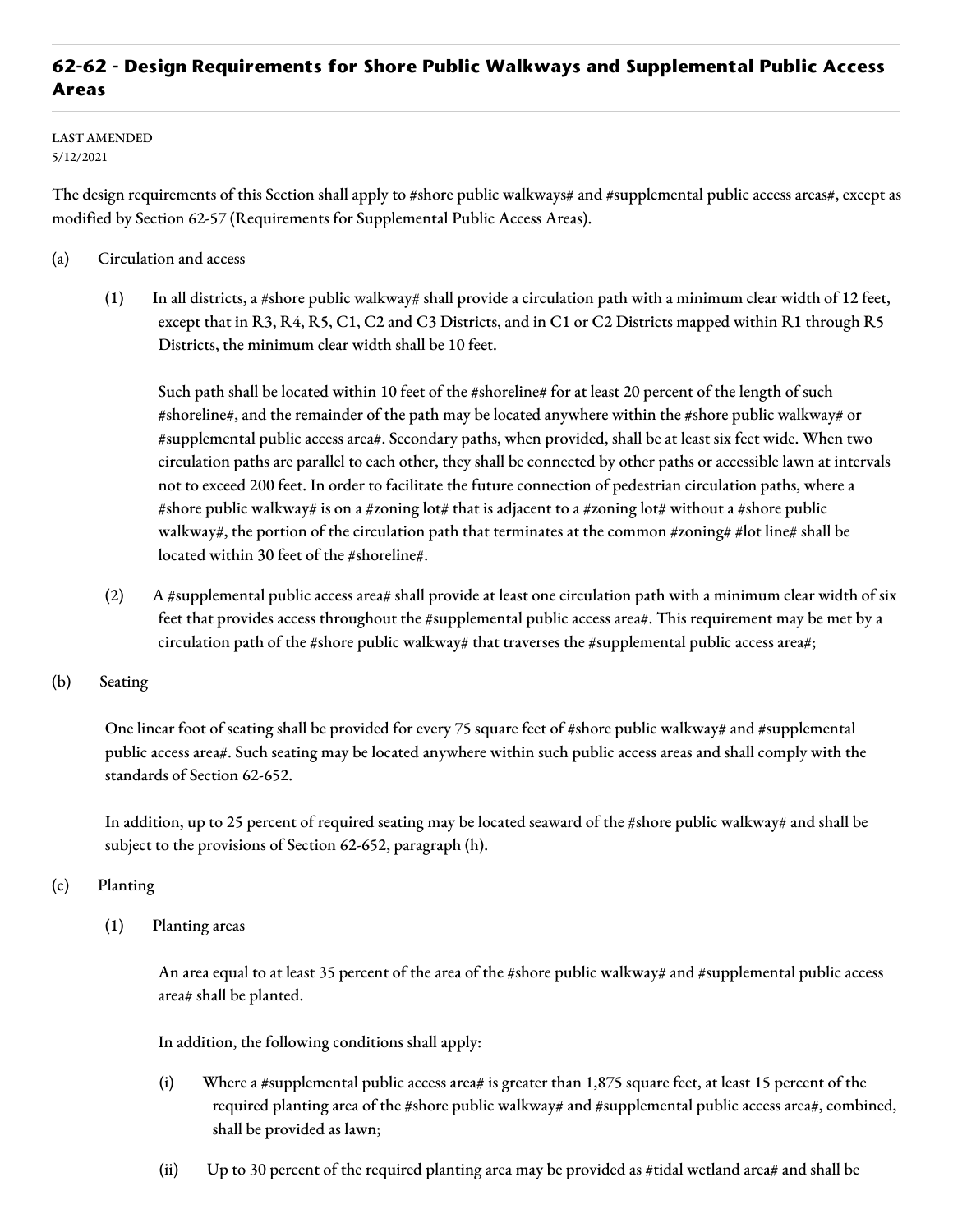measured in plan view and not along the planted slope; or

(iii) When a dedicated bicycle path is provided within a #supplemental public access area#, a planting area with a width of at least five feet shall be provided between the bicycle path and any paved area for pedestrian use. For the purpose of calculating planting requirements, the area of the bicycle path may be deducted from the combined area of the #shore public walkway# or #supplemental public access area#.

Such planting areas in this paragraph,  $(c)$ , may be located anywhere within the #shore public walkway# or #supplemental public access area# and shall comply with the standards of Section 62-655.

- (2) Screening buffer
	- (i) A screening buffer shall be provided within the #shore public walkway# or the #supplemental public access area#, running along the entire upland boundary of such area where it abuts non-publicly accessible areas of the #zoning lot#, except as waived pursuant to paragraph (c)(2)(iii) of this Section. Any screening buffer provided pursuant to this Section may be used to meet the planting requirements of paragraph (c)(1) of this Section.
	- (ii) The minimum width of the screening buffer shall be six feet. On shallow lots where the width of the #shore public walkway# may be reduced pursuant to Section 62-53, the width of the screening buffer may be reduced proportionally but shall not be less than four feet.
	- (iii) No screening buffer shall be required:
		- (a) adjacent to a private drive, a #street# or at the entrances to #buildings#; or
		- (b) for a #commercial# or #community facility# #use# within a distance of 15 feet from the sidewalk or #waterfront public access area#, that is glazed with windows, transoms or glazed portions of doors in accordance with the provisions of Section 37-34 (Minimum Transparency Requirements).
- (3) Trees and additional planting
	- (i) A minimum of one canopy tree shall be provided for every 2,000 square feet of #shore public walkway# and #supplemental public access area#. In no event may a #shore public walkway# have less than two canopy trees for every 100 feet of #shoreline#.
	- (ii) In addition to the trees required pursuant to paragraph  $(c)(3)(i)$  of this Section, for every 1,250 square feet of #shore public walkway# and #supplemental public access area#, one of the following must be provided: a canopy tree, an ornamental tree or a multi-stemmed equivalent, 60 square feet of planting beds or 110 square feet of accessible lawn.

Trees and additional planting areas may be located anywhere within the #shore public walkway# or #supplemental public access area# and shall comply with the standards of Section 62-655.

(4) Reduction in minimum required planting area

The minimum planting area, required by paragraph (c)(1) of this Section, may be reduced by 10 square feet for every linear foot of:

(i) #shoreline# improved for boat launching or mooring or designed with architectural features to facilitate direct access to the water, such as steps or other forms of "get-downs," except that rip-rap used as